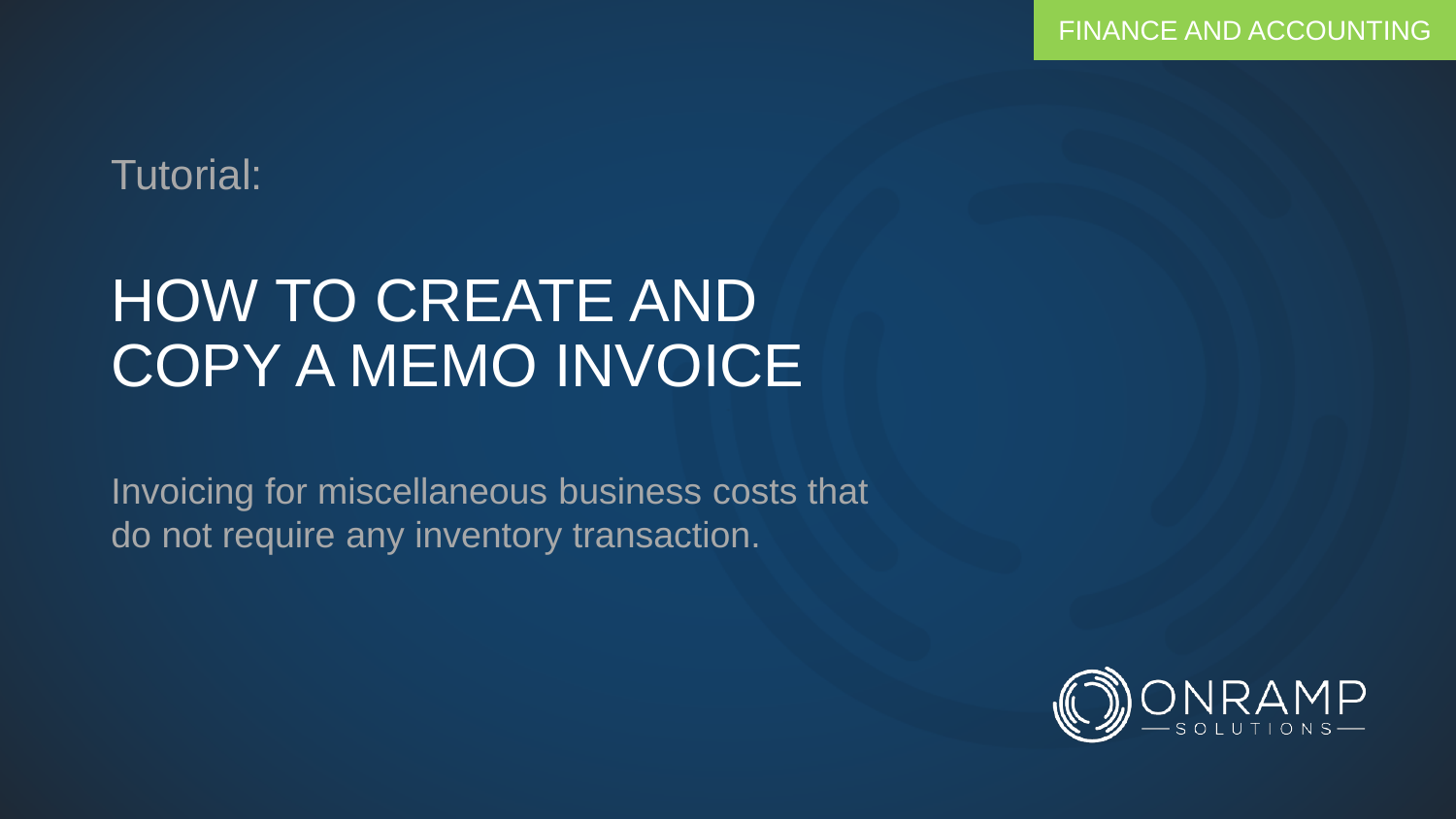| The purpose of a memo invoice                       | 3  |
|-----------------------------------------------------|----|
| How to Create a memo invoice                        |    |
| Task 1: Creating the new memo number                | 4  |
| Task 2: Adding supporting documents and comments    | 5  |
| Task 3: Changing the memo invoice dates and GL Code | 6  |
| Task 4: Adding a new line item                      |    |
| Task 5: Adding invoice details and tax code         | 8  |
| Task 6: Reviewing and amending tax calculations     | 9  |
| Task 7: Changing the edit amount and percentage     | 10 |
| Task 8: Manually inputting the taxes                | 11 |
| Task 9: Finalizing the invoice                      | 12 |
| Task 10: Reviewing the invoice                      | 13 |
| How to copy an invoice                              |    |
| Task 1: Selecting the memo invoice to copy          | 15 |
| Task 2: Editing the new memo invoice                | 16 |

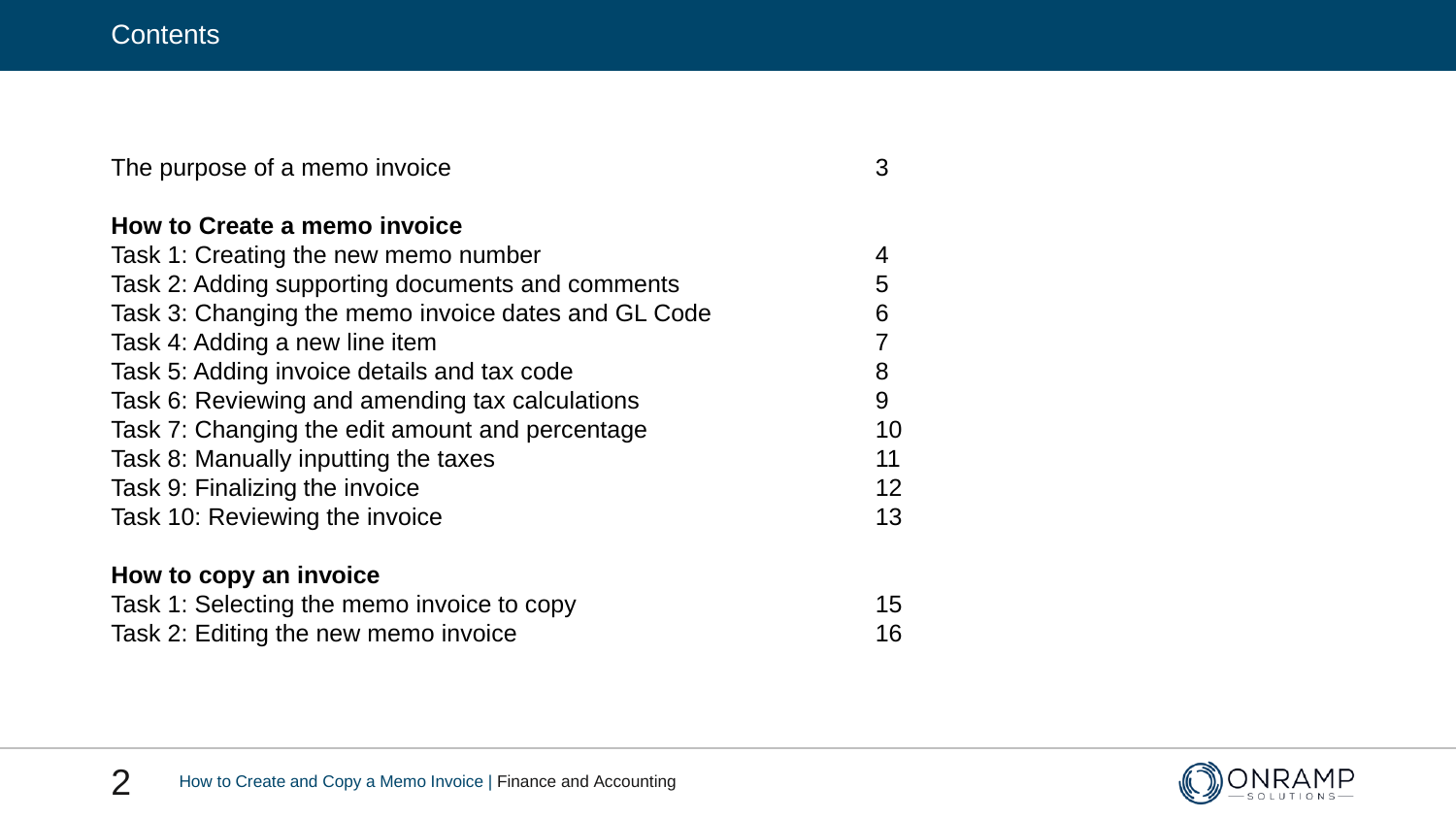A memo invoice is used to issue an internal or external charge or credit. It will detail the reason and amount issued for miscellaneous business costs that did not require an inventory transaction.

#### **When to issue a Memo invoice**

- Rework charges.
- Non-inventory related freight charges.
- Customer owned tooling.
- Issuing a credit for a pricing difference.

|              |          |                        | File Edit View Window Help                                |  |                           |   |                     |              |    |        |   |                          |   |         |                                   |                     |                          |                                                     |   |                   |      |            |             |                      |
|--------------|----------|------------------------|-----------------------------------------------------------|--|---------------------------|---|---------------------|--------------|----|--------|---|--------------------------|---|---------|-----------------------------------|---------------------|--------------------------|-----------------------------------------------------|---|-------------------|------|------------|-------------|----------------------|
| Home         |          | <b>Tools</b>           |                                                           |  | 4.pdf                     |   | $\times$            |              |    |        |   |                          |   |         |                                   |                     |                          |                                                     |   |                   |      | $\bigodot$ |             | OnRamp +             |
| P            | क़       | 带                      | ⊠                                                         |  | Œ.                        | U |                     | $\mathbf{1}$ | /1 |        | ▶ |                          | 仙 | $\odot$ | $\bigoplus$                       | 101%                | $\overline{\phantom{a}}$ | 冒                                                   | 圍 | ⊡                 | Ŧ    | ⊝          | D           |                      |
|              |          |                        |                                                           |  |                           |   |                     |              |    |        |   |                          |   |         |                                   | <b>MEMO INVOICE</b> |                          |                                                     |   |                   |      |            | Page 1 of 1 | A                    |
|              |          |                        |                                                           |  |                           |   |                     |              |    |        |   | <b>Physical Address:</b> |   |         |                                   |                     |                          | Remit To:                                           |   |                   |      |            |             |                      |
|              |          |                        | <i><b>MANGƏR</b></i>                                      |  |                           |   |                     |              |    |        |   | Mancor Canada Inc.       |   |         |                                   |                     |                          | Mancor Canada Inc.                                  |   |                   |      |            |             |                      |
|              |          |                        | <b>Mancor Canada Inc.</b><br>Supplier Code: X5817G0       |  |                           |   |                     |              |    |        |   | 2485 Speers Rd           |   |         | A Subsidiary of Mancor Industries |                     |                          | A Subsidiary of Mancor Industries<br>2485 Speers Rd |   |                   |      |            |             |                      |
|              |          |                        |                                                           |  |                           |   |                     |              |    |        |   | Oakville ON L6L 2X9      |   |         |                                   |                     |                          | Oakville ON L6L 2X9                                 |   |                   |      |            |             |                      |
|              | Invoice: |                        | <b>MEM1138</b>                                            |  |                           |   |                     |              |    | Canada |   |                          |   |         |                                   |                     |                          | Ont                                                 |   |                   |      |            |             |                      |
|              |          | <b>Bill To: 1100</b>   |                                                           |  |                           |   |                     |              |    |        |   |                          |   |         | Ship To: N/A                      |                     |                          |                                                     |   |                   |      |            |             |                      |
|              |          |                        | Clicked Mining LLC                                        |  |                           |   |                     |              |    |        |   |                          |   |         |                                   |                     |                          |                                                     |   |                   |      |            |             |                      |
|              |          |                        |                                                           |  |                           |   |                     |              |    |        |   |                          |   |         |                                   |                     |                          |                                                     |   |                   |      |            |             |                      |
|              |          | FO Box 100             |                                                           |  |                           |   |                     |              |    |        |   |                          |   |         |                                   |                     |                          |                                                     |   |                   |      |            |             |                      |
|              | UTLA     |                        |                                                           |  |                           |   |                     |              |    |        |   |                          |   |         |                                   |                     |                          |                                                     |   |                   |      |            |             |                      |
| $\mathbf{r}$ |          |                        | Invoice Date: 8/16/2016                                   |  |                           |   | Due Date: 9/25/2016 |              |    |        |   |                          |   |         |                                   |                     |                          | Tax Number: 898914270RT                             |   | Terms: NET 30     |      |            |             | $\blacktriangleleft$ |
|              |          | <b>PO Number</b>       |                                                           |  | <b>Part - Description</b> |   |                     |              |    |        |   |                          |   |         |                                   | QTY                 |                          | UM                                                  |   | <b>Unit Price</b> |      | Amount     |             |                      |
|              |          | PO 432-23423           |                                                           |  | 422-8780 - Rework bracket |   |                     |              |    |        |   |                          |   |         |                                   |                     | 800                      | EA                                                  |   | \$5,600           |      |            | \$4,480.00  |                      |
|              |          |                        | Comments: This invoice it to rectify an issue with a part |  |                           |   |                     |              |    |        |   |                          |   |         |                                   |                     |                          |                                                     |   | Line Total:       |      |            | \$4,480.00  |                      |
|              |          |                        |                                                           |  |                           |   |                     |              |    |        |   |                          |   |         |                                   |                     |                          |                                                     |   |                   | HST: |            | \$582.40    |                      |
|              |          |                        |                                                           |  |                           |   |                     |              |    |        |   |                          |   |         |                                   |                     |                          | (All prices in CAD dollars.)                        |   | Total:            |      |            | \$5,062.40  |                      |
|              |          |                        |                                                           |  |                           |   |                     |              |    |        |   |                          |   |         |                                   |                     |                          |                                                     |   |                   |      |            |             |                      |
|              |          |                        |                                                           |  |                           |   |                     |              |    |        |   |                          |   |         |                                   |                     |                          |                                                     |   |                   |      |            |             |                      |
|              |          | <b>Total In Words:</b> |                                                           |  |                           |   |                     |              |    |        |   |                          |   |         |                                   |                     |                          |                                                     |   |                   |      |            |             |                      |

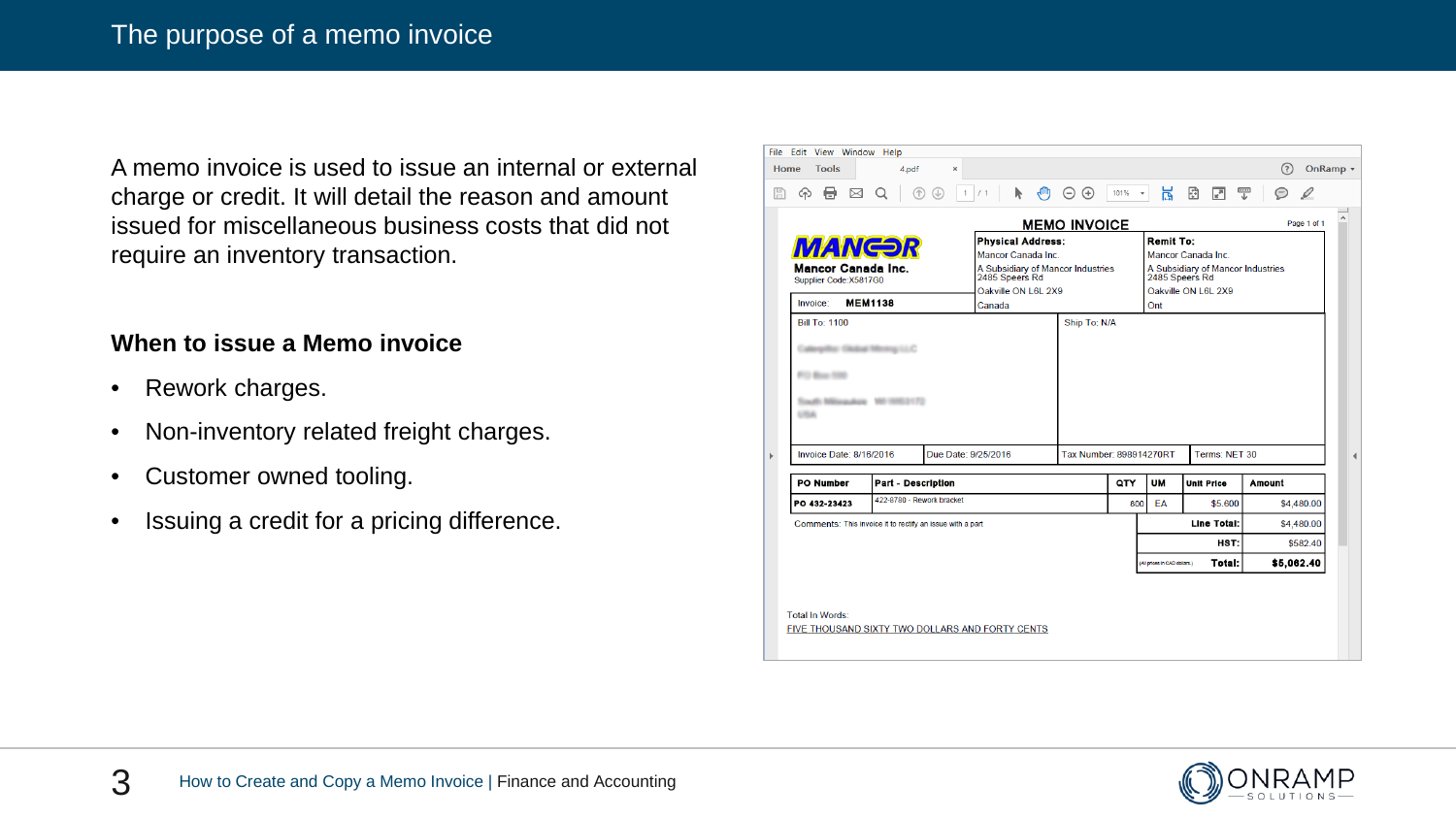Open the **Memo Invoice [S1277]** screen.

- 1. Click on the **Memo Invoice Head** frame.
- 2. Select the **Customer** from the drop down menu.
- 3. Click the **Add** button in the bottom menu to generate the new memo invoice.
- 4. Select the **Ship To** location if required.

| Customer: ACCO                                                     | $\overline{2}$                                   |                     | ACCO SYSTEMS INCORPORATED |                            |                       | Supporting Document:                                                                                 |                     |                               |                                      | ◥                        |
|--------------------------------------------------------------------|--------------------------------------------------|---------------------|---------------------------|----------------------------|-----------------------|------------------------------------------------------------------------------------------------------|---------------------|-------------------------------|--------------------------------------|--------------------------|
|                                                                    |                                                  |                     |                           |                            |                       |                                                                                                      |                     |                               |                                      |                          |
| -Memo Number                                                       | <b>Credit Terms</b>                              | Ship To             |                           |                            |                       | **Invoice Date: 01/24/2017                                                                           |                     | Currency:                     |                                      | $\overline{\phantom{a}}$ |
| MEM1169                                                            | Net30                                            | $\mathbf{I}$   AC01 | 4                         | $\blacktriangledown$       | ** AR GL Code: 1201   | Discount Date: mm/dd/yyyy   Cust Tax Profile:<br>Due Date: mm/dd/yyyy<br>*Effective Date: 01/24/2017 | $\vert \cdot \vert$ | Subtotal:<br>Taxes:<br>Total: |                                      | $\blacktriangledown$     |
| Comments:                                                          |                                                  |                     |                           |                            |                       |                                                                                                      | Finalize            | BOL:                          |                                      |                          |
| Memo Invoice Detail<br>- Purchase Order                            | Comments                                         |                     |                           | GL Code                    |                       | Qty UM                                                                                               |                     | <b>Unit Price</b>             | <b>Ext Price</b>                     |                          |
| Part Number:<br>Project:                                           | $\blacktriangledown$<br>$\overline{\phantom{a}}$ | Cost Center:        |                           | $\vert \cdot \vert$        | Auto-Add Tax Profile: | Total Tax:                                                                                           | ⊡                   |                               | Refresh                              |                          |
|                                                                    |                                                  |                     |                           |                            |                       | Tax Code:                                                                                            |                     |                               |                                      |                          |
| Taxes                                                              |                                                  |                     |                           |                            |                       |                                                                                                      |                     |                               |                                      |                          |
| Type                                                               | <b>Tax Code</b>                                  |                     |                           | Calc Amount                | <b>Edit Amount</b>    | Calc Percent                                                                                         | <b>Edit Percent</b> |                               | Taxable Amt                          |                          |
| Difference (Edit Amt - Calc Amt):<br>Difference (Edit % - Calc %): |                                                  |                     |                           |                            | Tax Description:      |                                                                                                      |                     |                               | Reset                                |                          |
| <b>Invoice Documents</b><br>Memo Number:<br>Memo Filename:         |                                                  |                     |                           | EDI Sent:<br>Email Status: | <b>No</b>             |                                                                                                      |                     |                               | EDI-Invoice<br><b>Email Customer</b> |                          |

1

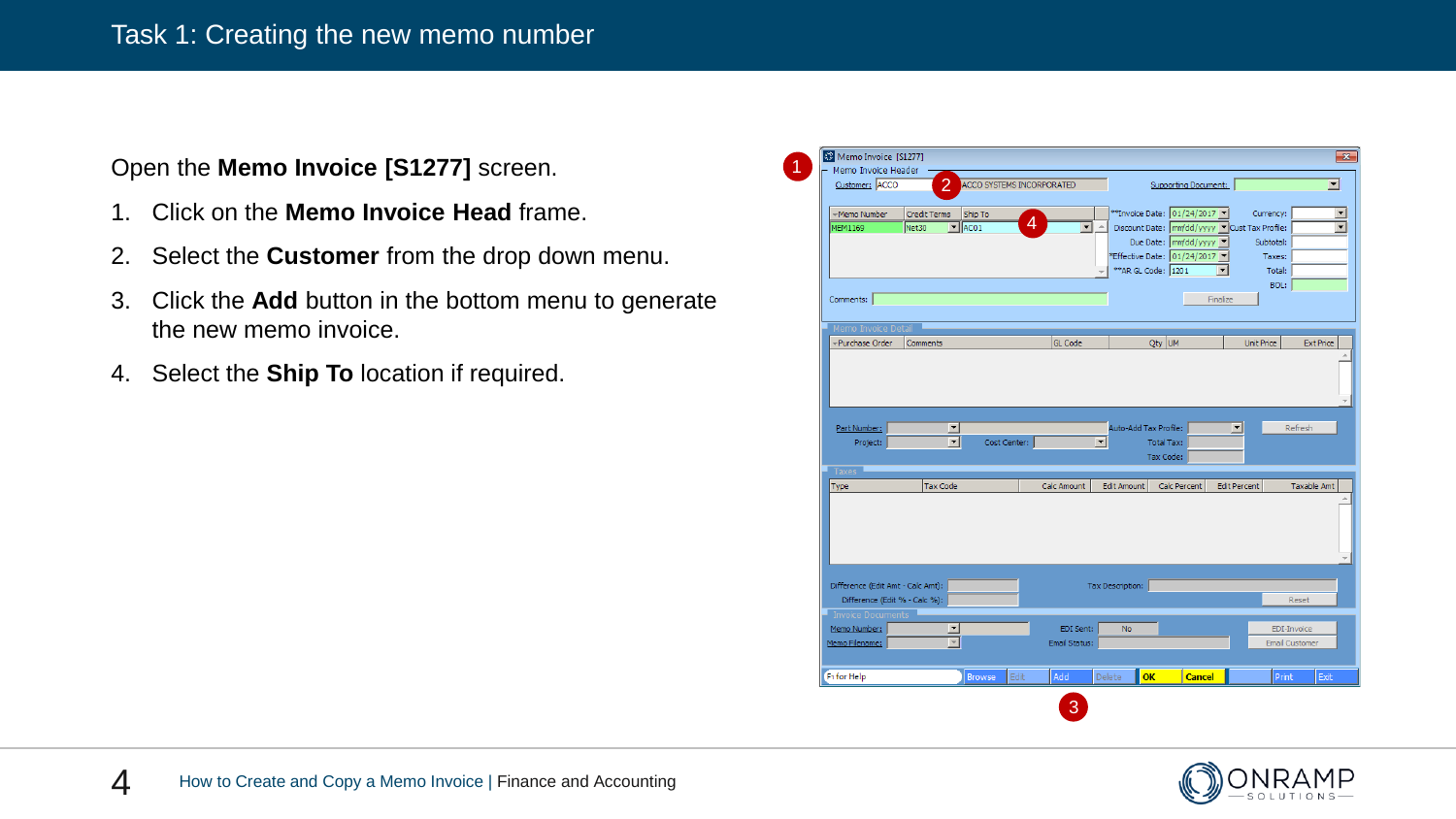5. To attach a supporting document like an email or purchase order, click **Edit** at the bottom of the screen then click on the **Supporting Document** field.

There are three ways to select the source file you wish to attach. You can either;

- select a new file from your computer desktop,
- choose an existing file from the OnRamp database,
- or use a scanner to scan a document directly.

The system automatically adds the **Supporting Document** to the completed memo invoice when it is finalized.

6. To Add any supporting **Comments**, click on the filed to enter your text.



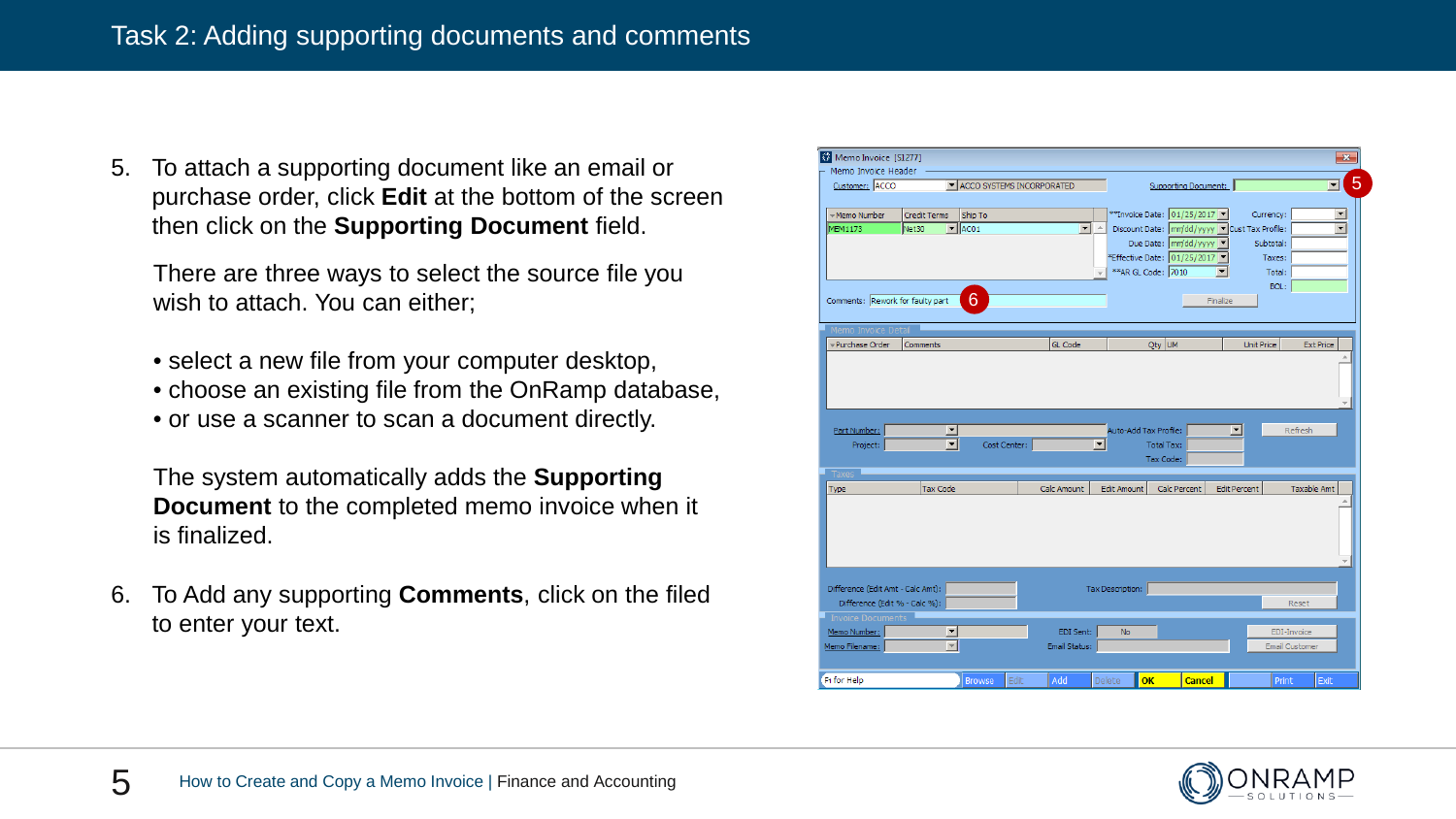When you create the new memo invoice the **\*\*Invoice Date** and the **\*\*Effective dates** will default to the current day.

7. If you need to change the date, select the new dates using the picker.

Like the date, when you create the new memo invoice the **AR GL Code** is set to a default based on how the customers profile was created using **Customer Master [S1092]** screen.

- 8. To change the **AR GL Code** select an alternative from the drop down menu.
- 9. Once your is selection complete, click the **OK** button in the bottom menu.



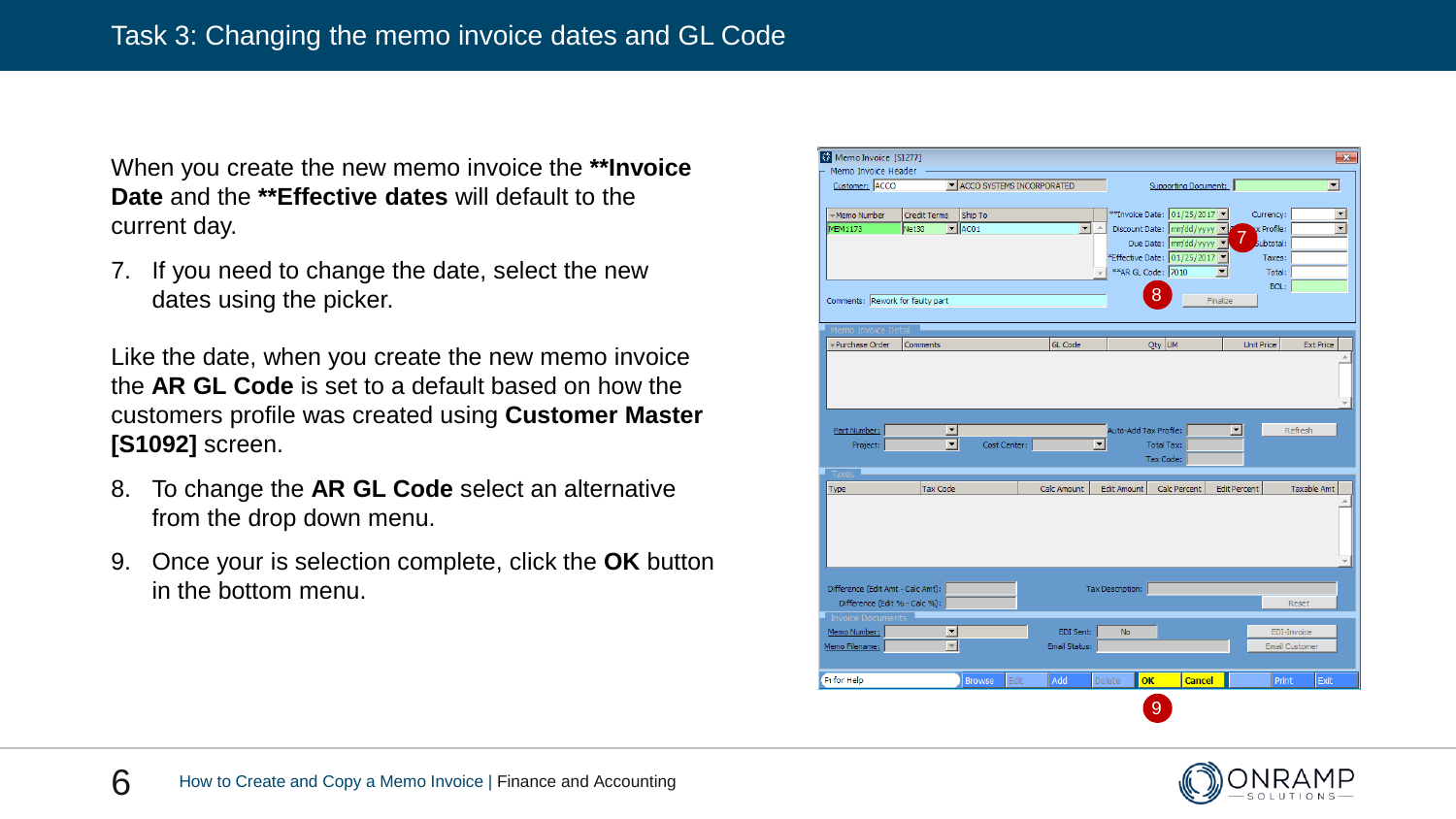#### Task 4: Adding a new line item

- 10. Select the **Memo Invoice Detail** frame.
- 11. Click **Add** in the bottom menu.
- 12. Enter the **Purchase Order** number if the credit is associated with an existing customer invoice. Add a **Comment** to identify what the credit is for. If required, you can assign an alternative **GL Code**  instead of the default *Sales Account* code. Lastly, enter the **Quantity**, the unit of measurement (**UM**) and the **Unit Price**.

| Customer: ACCO                           |                      | ACCO SYSTEMS INCORPORATED         |                |                          |                           | Supporting Document:                        |                      |                     |                       |
|------------------------------------------|----------------------|-----------------------------------|----------------|--------------------------|---------------------------|---------------------------------------------|----------------------|---------------------|-----------------------|
|                                          |                      |                                   |                |                          |                           |                                             |                      |                     |                       |
| -Memo Number                             | <b>Credit Terms</b>  | Ship To                           |                |                          |                           | **Invoice Date: 01/25/2017                  |                      | Currency: CDN       |                       |
| <b>MEM1173</b>                           | Net30                | $\overline{\phantom{a}}$ AC01     |                | $\vert \mathbf{v} \vert$ |                           | Discount Date: 03/06/2017 Cust Tax Profile: |                      |                     |                       |
|                                          |                      |                                   |                |                          |                           | Due Date: 03/06/2017 ▼                      |                      | Subtotal:           |                       |
|                                          |                      |                                   |                |                          |                           | *Effective Date: 01/25/2017 \               |                      | Taxes:              |                       |
|                                          |                      |                                   |                |                          | ** AR GL Code: 7010       |                                             | $\blacktriangledown$ | Total:              |                       |
|                                          |                      |                                   |                |                          |                           |                                             |                      | BOL:                |                       |
| Comments: Rework for faulty part         |                      |                                   |                |                          |                           |                                             | Finalize             |                     |                       |
| Memo Invoice Detail                      |                      |                                   |                |                          |                           |                                             |                      |                     |                       |
| - Purchase Order                         | Comments             |                                   | <b>GL Code</b> |                          |                           | Qty UM                                      |                      | <b>Unit Price</b>   | ext Price             |
| NC-85090-08                              |                      | Credit to customer for next order | 7010           | $\blacktriangledown$     |                           | 10.00 EA                                    | ▼                    | 50.000              |                       |
|                                          |                      |                                   |                |                          |                           |                                             |                      |                     |                       |
|                                          |                      |                                   |                |                          |                           |                                             |                      |                     |                       |
|                                          |                      |                                   |                |                          |                           |                                             |                      |                     |                       |
|                                          |                      |                                   |                |                          |                           |                                             |                      |                     |                       |
|                                          |                      |                                   |                |                          |                           |                                             |                      |                     |                       |
| Part Number: 44940                       |                      | ▼ SHIM BRACKET ROLLER             |                |                          | Auto-Add Tax Profile: STD |                                             | $\blacktriangledown$ |                     | Refresh               |
| Project: T1568                           | $\blacktriangledown$ | Cost Center: WELD                 |                | $\vert \cdot \vert$      |                           | Total Tax:                                  |                      |                     |                       |
|                                          |                      |                                   |                |                          |                           | Tax Code:                                   |                      |                     |                       |
| <b>Taxes</b>                             |                      |                                   |                |                          |                           |                                             |                      |                     |                       |
| Type                                     | <b>Tax Code</b>      |                                   | Calc Amount    |                          | <b>Edit Amount</b>        | Calc Percent                                |                      | <b>Edit Percent</b> | <b>Taxable Amt</b>    |
|                                          |                      |                                   |                |                          |                           |                                             |                      |                     |                       |
|                                          |                      |                                   |                |                          |                           |                                             |                      |                     |                       |
|                                          |                      |                                   |                |                          |                           |                                             |                      |                     |                       |
|                                          |                      |                                   |                |                          |                           |                                             |                      |                     |                       |
|                                          |                      |                                   |                |                          |                           |                                             |                      |                     |                       |
|                                          |                      |                                   |                |                          |                           |                                             |                      |                     |                       |
| Difference (Edit Amt - Calc Amt):        |                      |                                   |                |                          | Tax Description:          |                                             |                      |                     | Reset                 |
| Difference (Edit % - Calc %):            |                      |                                   |                |                          |                           |                                             |                      |                     |                       |
| <b>Invoice Documents</b><br>Memo Number: |                      |                                   | EDI Sent:      |                          | No                        |                                             |                      |                     | EDI-Invoice           |
| Memo Filename:                           |                      |                                   | Email Status:  |                          |                           |                                             |                      |                     |                       |
|                                          |                      |                                   |                |                          |                           |                                             |                      |                     | <b>Email Customer</b> |

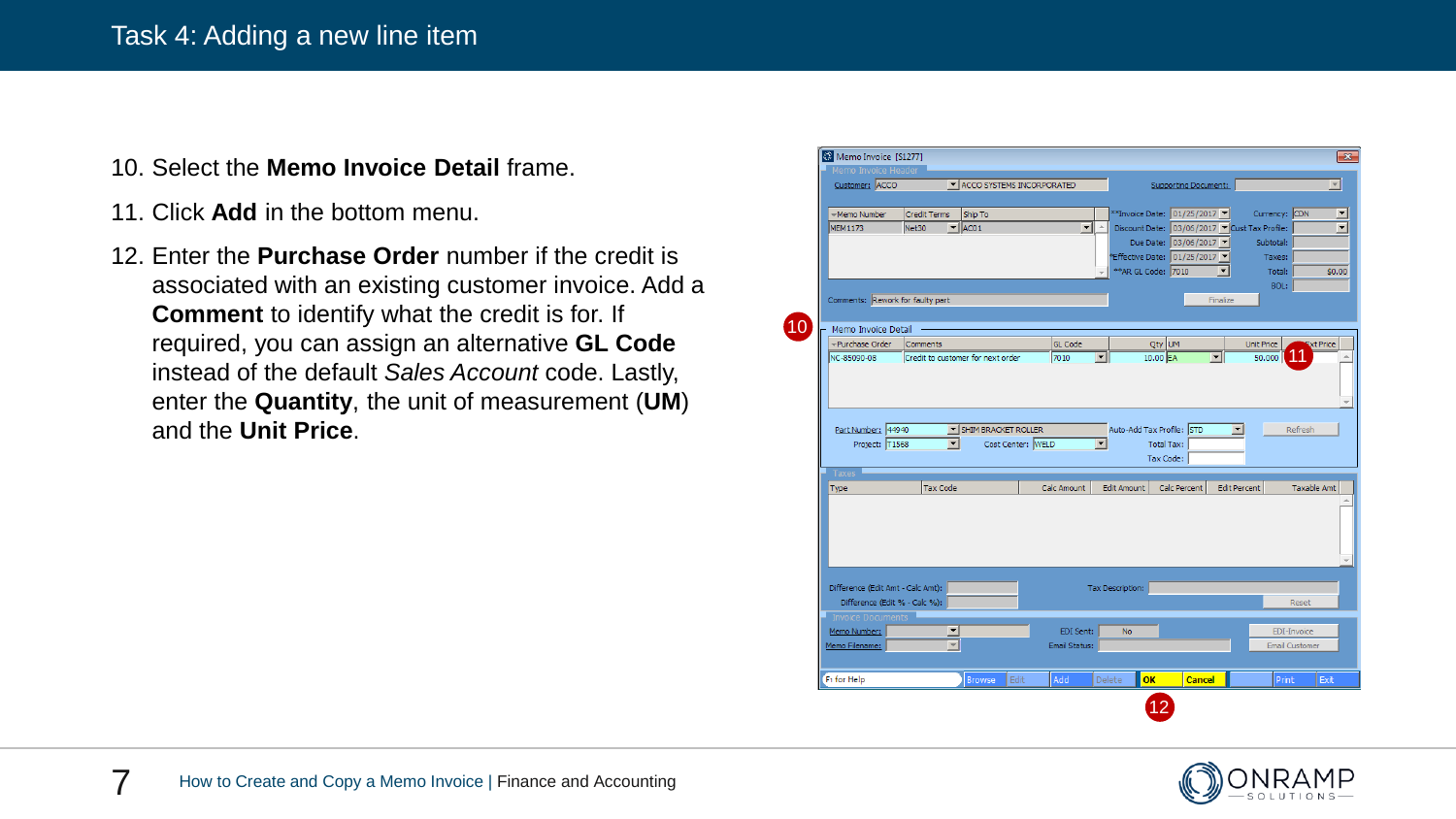- 13. To add additional details you can select the **Part Number**, **Project** or **Cost Center** options from the drop down menus.
- 14. You can also select a tax profile for the line item from the **Auto-Add Tax Profile** drop down menu. This allows you to assign alternative tax code profiles to multiple line items. Tax codes are created in OnRamp using the **Tax Codes [S1072]** screen.
- 15. Once you have input all the details click **OK**.

| Memo Invoice Header                     |                      |                                   |               |                      |                                               |                      |                          |                                      |                          |
|-----------------------------------------|----------------------|-----------------------------------|---------------|----------------------|-----------------------------------------------|----------------------|--------------------------|--------------------------------------|--------------------------|
| Customer: ACCO                          |                      | INCO SYSTEMS INCORPORATED         |               |                      |                                               | Supporting Document: |                          |                                      | $\vert \nabla \vert$     |
|                                         |                      |                                   |               |                      |                                               |                      |                          |                                      |                          |
| -Memo Number                            | <b>Credit Terms</b>  | Ship To                           |               |                      | **Invoice Date: 01/25/2017 -                  |                      |                          | Currency: CDN                        | $\overline{\phantom{a}}$ |
| <b>MEM1173</b>                          | Net30                | $\blacksquare$   $AC01$           |               | ▼∥∸                  | Discount Date: 03/06/2017   Cust Tax Profile: |                      |                          |                                      | $\blacktriangledown$     |
|                                         |                      |                                   |               |                      |                                               | Due Date: 03/06/2017 |                          | Subtotal:                            |                          |
|                                         |                      |                                   |               |                      | "Effective Date: 01/25/2017 ▼                 |                      |                          | Taxes:                               |                          |
|                                         |                      |                                   |               |                      | ** AR GL Code: 7010                           |                      | $\overline{\phantom{a}}$ | Total:                               | \$0.00                   |
|                                         |                      |                                   |               |                      |                                               |                      |                          | BOL:                                 |                          |
| Comments: Rework for faulty part        |                      |                                   |               |                      |                                               |                      | Finalize                 |                                      |                          |
|                                         |                      |                                   |               |                      |                                               |                      |                          |                                      |                          |
| Memo Invoice Detail<br>- Purchase Order | Comments             |                                   | GL Code       |                      | Qty UM                                        |                      | <b>Unit Price</b>        |                                      | <b>Ext Price</b>         |
| NC-85090-08                             |                      | Credit to customer for next order | 7010          | $\blacktriangledown$ | 10.00 EA                                      | $\blacktriangledown$ | 50.000                   |                                      |                          |
|                                         |                      |                                   |               |                      |                                               |                      |                          |                                      |                          |
|                                         |                      |                                   |               |                      |                                               |                      |                          |                                      |                          |
|                                         |                      |                                   |               |                      |                                               |                      |                          |                                      |                          |
|                                         |                      |                                   |               |                      |                                               |                      |                          |                                      |                          |
|                                         |                      |                                   |               |                      |                                               |                      |                          |                                      |                          |
|                                         |                      |                                   |               |                      |                                               |                      |                          |                                      |                          |
| Part Number: 44940                      |                      | IN SHIM BRACKET ROLLER            |               |                      | Auto-Add Tax Profile: STD                     |                      | $\blacktriangledown$     | Refresh                              |                          |
| Project: T1568                          | $\blacktriangledown$ | Cost Center: WELD                 |               | $\vert \cdot \vert$  | Total Tax:<br>Tax Code:                       |                      |                          |                                      |                          |
|                                         |                      |                                   |               |                      |                                               |                      |                          |                                      |                          |
| <b>Taxes</b>                            |                      |                                   |               |                      |                                               |                      |                          |                                      |                          |
| Type                                    | <b>Tax Code</b>      |                                   | Calc Amount   |                      | <b>Edit Amount</b>                            | Calc Percent         | <b>Edit Percent</b>      |                                      | <b>Taxable Amt</b>       |
|                                         |                      |                                   |               |                      |                                               |                      |                          |                                      |                          |
|                                         |                      |                                   |               |                      |                                               |                      |                          |                                      |                          |
|                                         |                      |                                   |               |                      |                                               |                      |                          |                                      |                          |
|                                         |                      |                                   |               |                      |                                               |                      |                          |                                      |                          |
|                                         |                      |                                   |               |                      |                                               |                      |                          |                                      |                          |
| Difference (Edit Amt - Calc Amt):       |                      |                                   |               |                      | Tax Description:                              |                      |                          |                                      |                          |
| Difference (Edit % - Calc %):           |                      |                                   |               |                      |                                               |                      |                          | Reset                                |                          |
|                                         |                      |                                   |               |                      |                                               |                      |                          |                                      |                          |
| <b>Invoice Documents</b>                |                      |                                   | EDI Sent:     |                      | <b>No</b>                                     |                      |                          |                                      |                          |
| Memo Number:                            |                      |                                   | Email Status: |                      |                                               |                      |                          | EDI-Invoice<br><b>Email Customer</b> |                          |
| Memo Filename:                          |                      |                                   |               |                      |                                               |                      |                          |                                      |                          |
| Fi for Help                             |                      | <b>Browse</b><br>Edit             | Add           |                      | Delete<br>OK                                  | <b>Cancel</b>        |                          | Print                                | Exit                     |

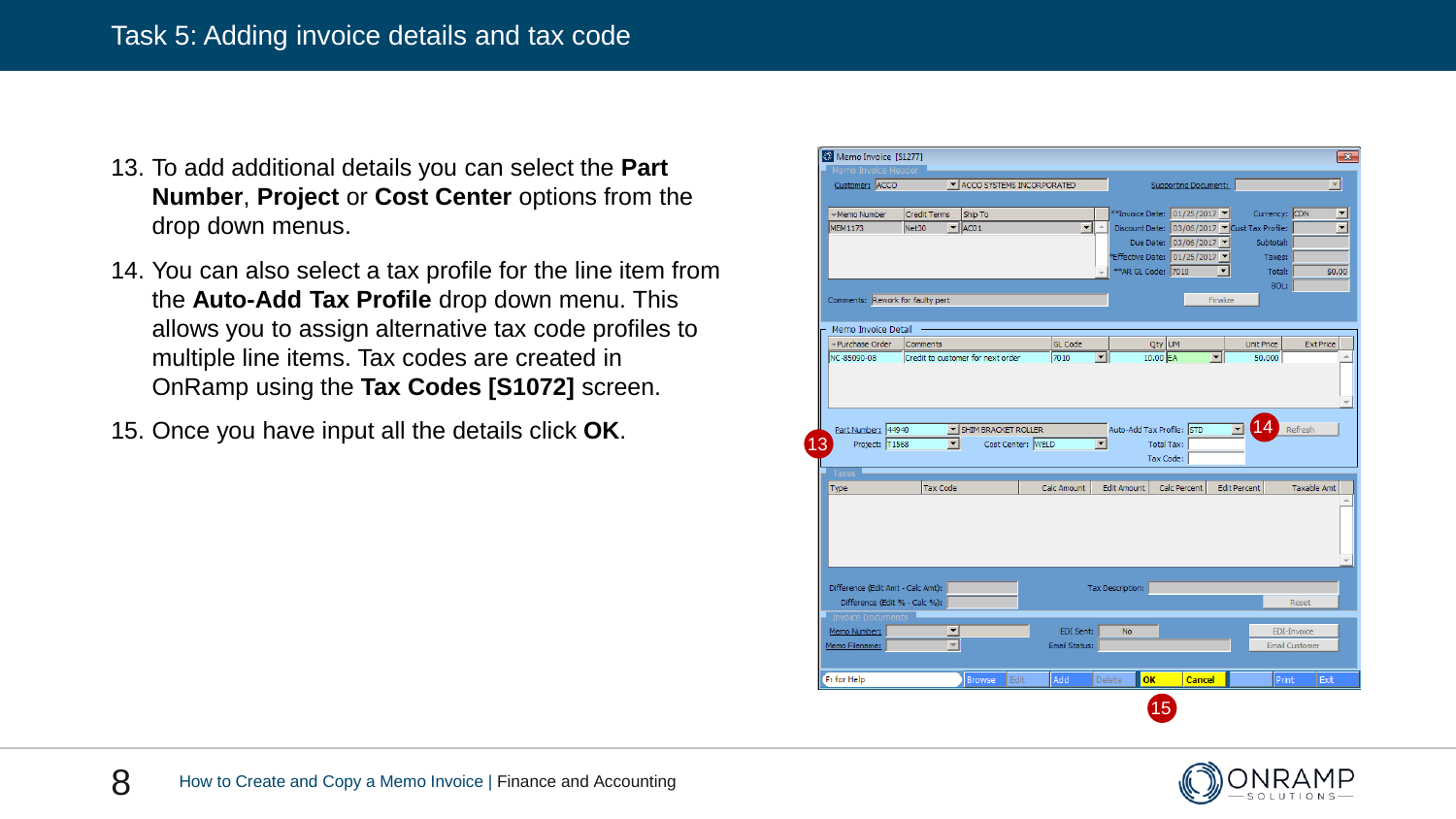

- **<sup>16.</sup>** Since we added a "*standard tax*" from the **Auto-Add Tax Profile drop** down menu, every field that include tax calculations have been populated.
- 16. An additional line item was also added to the **Taxes** frame with the tax calculation break down.

#### **Amending Tax calculation**

- 17. If you need to amend the "*Quantity*" or "*Unit Price*" in the line item details, click **Edit** at the bottom of the screen. The tax fields will automatically recalculate.
- 18. When complete click **OK**.

| Customer: ACCO                    |                          | ACCO SYSTEMS INCORPORATED         |               |                     | Supporting Document:                                                |                      | $\overline{\phantom{a}}$ |
|-----------------------------------|--------------------------|-----------------------------------|---------------|---------------------|---------------------------------------------------------------------|----------------------|--------------------------|
|                                   |                          |                                   |               |                     |                                                                     |                      |                          |
| -Memo Number                      | <b>Credit Terms</b>      | Ship To                           |               |                     | **Invoice Date: 01/25/2017                                          |                      | Currency: CDN            |
| MEM1173                           | Net30                    | $\blacksquare$   $AC01$           |               | $\mathbf{v}$        | Discount Date: $03/06/2017$ $\blacktriangleright$ Cust Tax Profile: |                      |                          |
|                                   |                          |                                   |               |                     | Due Date: 03/06/2017 ▼                                              |                      | Subtotal:<br>\$500.00    |
|                                   |                          |                                   |               |                     | Effective Date: $01/25/2017$                                        |                      | \$65.00<br>Taxes:        |
|                                   |                          |                                   |               |                     | ** AR GL Code: 7010                                                 | $\blacktriangledown$ | Total:<br>\$565.00       |
|                                   |                          |                                   |               |                     |                                                                     |                      | BOL:                     |
| Comments: Rework for faulty part  |                          |                                   |               |                     |                                                                     | Finalize             |                          |
|                                   |                          |                                   |               |                     |                                                                     |                      |                          |
| Memo Invoice Detail               |                          |                                   |               |                     |                                                                     |                      |                          |
| - Purchase Order                  | Comments                 |                                   | GL Code       |                     | Qty UM                                                              | <b>Unit Price</b>    | <b>Ext Price</b>         |
| NC-85090-08                       |                          | Credit to customer for next order | 7010          | $\vert \cdot \vert$ | 15.00                                                               | ▼                    | 50.000<br>500.00         |
|                                   |                          |                                   |               |                     |                                                                     |                      |                          |
|                                   |                          |                                   |               |                     |                                                                     |                      |                          |
|                                   |                          |                                   |               |                     |                                                                     |                      |                          |
|                                   |                          |                                   |               |                     |                                                                     |                      |                          |
|                                   |                          |                                   |               |                     |                                                                     |                      |                          |
| Part Number: 44940                |                          | SHIM BRACKET ROLLER               |               |                     | Auto-Add Tax Profile: STD                                           | $\blacktriangledown$ | efresh<br>ω              |
| Project: T1568                    | $\blacktriangledown$     | Cost Center: WELD                 |               | $\vert \cdot \vert$ | Total Tax:                                                          | \$65.00              |                          |
|                                   |                          |                                   |               |                     | Tax Code: 105175                                                    |                      |                          |
| <b>Taxes</b>                      |                          |                                   |               |                     |                                                                     |                      |                          |
| <b>Type</b>                       | <b>Tax Code</b>          |                                   | Calc Amount   | <b>Edit Amount</b>  | Calc Percent                                                        | <b>Edit Percent</b>  | Taxable Amt              |
| <b>STD</b>                        | $\blacksquare$ HST       | $\blacktriangledown$              | \$65.00       | \$65.00             | 0.130                                                               | 0.130                | \$500.00                 |
|                                   |                          |                                   |               |                     |                                                                     |                      |                          |
|                                   |                          |                                   |               |                     |                                                                     |                      |                          |
|                                   |                          |                                   |               |                     |                                                                     |                      |                          |
|                                   |                          |                                   |               |                     |                                                                     |                      |                          |
|                                   |                          |                                   |               |                     |                                                                     |                      |                          |
|                                   |                          | \$0.00                            |               |                     |                                                                     |                      |                          |
| Difference (Edit Amt - Calc Amt): |                          | 0.00%                             |               |                     | Tax Description: Harmonized Sales Tax                               |                      | Reset                    |
| Difference (Edit % - Calc %):     |                          |                                   |               |                     |                                                                     |                      |                          |
| <b>Invoice Documents</b>          |                          |                                   |               |                     |                                                                     |                      |                          |
| Memo Number:                      | ▼                        |                                   | EDI Sent:     | <b>No</b>           |                                                                     |                      | <b>EDI-Invoice</b>       |
| Memo Filename:                    | $\overline{\phantom{a}}$ |                                   | Email Status: |                     |                                                                     |                      | <b>Email Customer</b>    |
| Fi for Help                       |                          | Edit<br><b>Browse</b>             | Add           | Delete              | OK<br><b>Cancel</b>                                                 |                      | Print<br>Exit            |

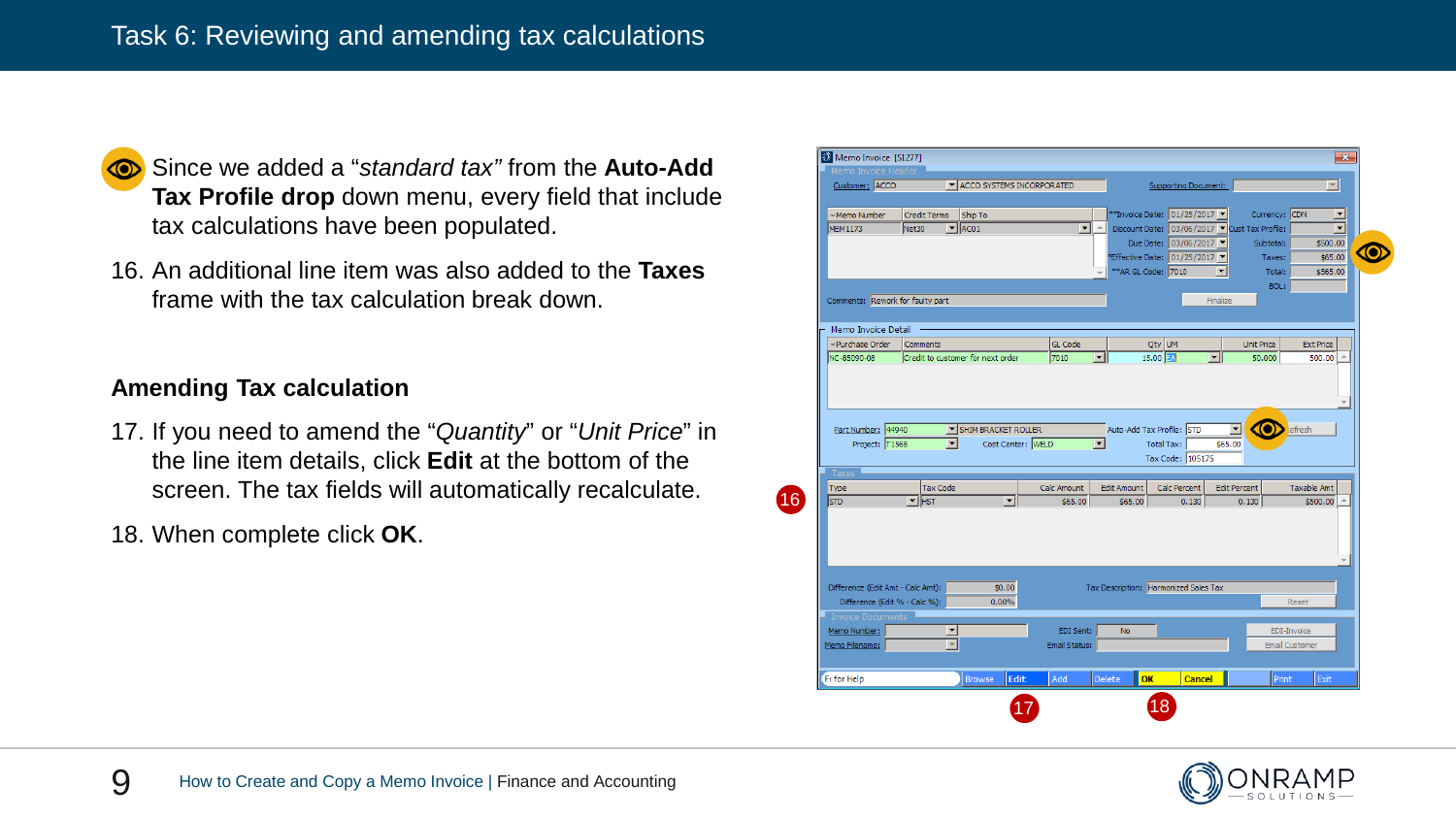You can still make manual changes to the auto generated amount or percentage calculations even if you chose the **Auto add – Tax Profile**.

- 19. Click **Edit** at the bottom of the screen.
- 20. The editable fields will be highlighted in green.
- 21. You will see the change difference of the values in the fields **Difference (Edit Amt - Calc Amt)** and **Difference (Edit % - Calac %)**.



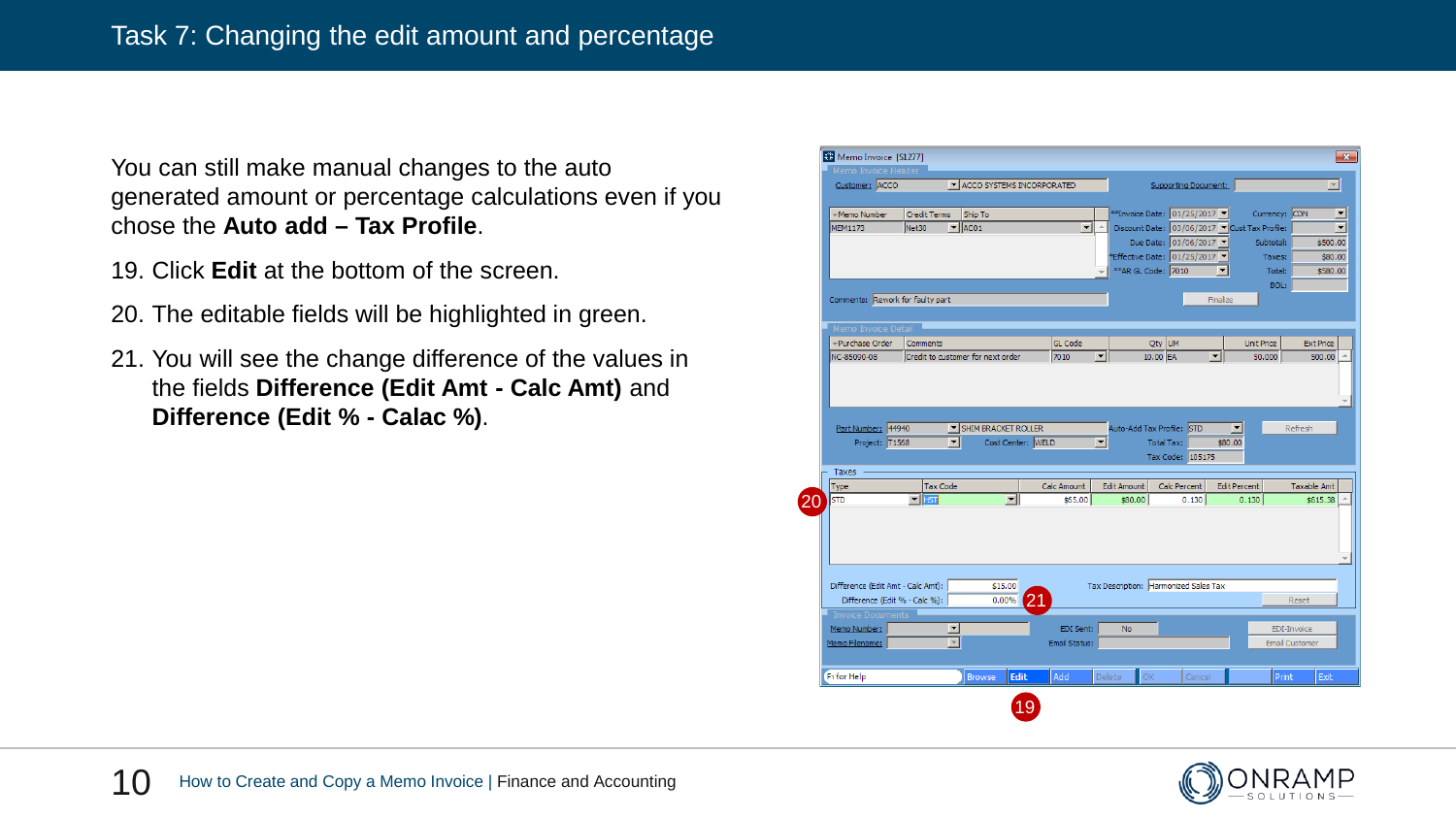

21. If you selected "*Manual"* for the **Auto add – Tax Profile** in the Memo Invoice Detail frame you will have the flexibility to customize the taxes for the line item.

- 22. Click on the **Taxes** frame.
- 23. Click **Add** in the bottom menu.
- 24. In the new record, select your tax **Type** from the drop down menu. Next select the **Tax Code** you wish to apply, then enter the **Edit Amount** and **Edit Percentage** of tax to be deducted.
- 25. Click **Ok** when complete.



**<sup>46</sup>.** If you need to reset the values click on the **Refresh** button. (*Click the browse button before clicking*)



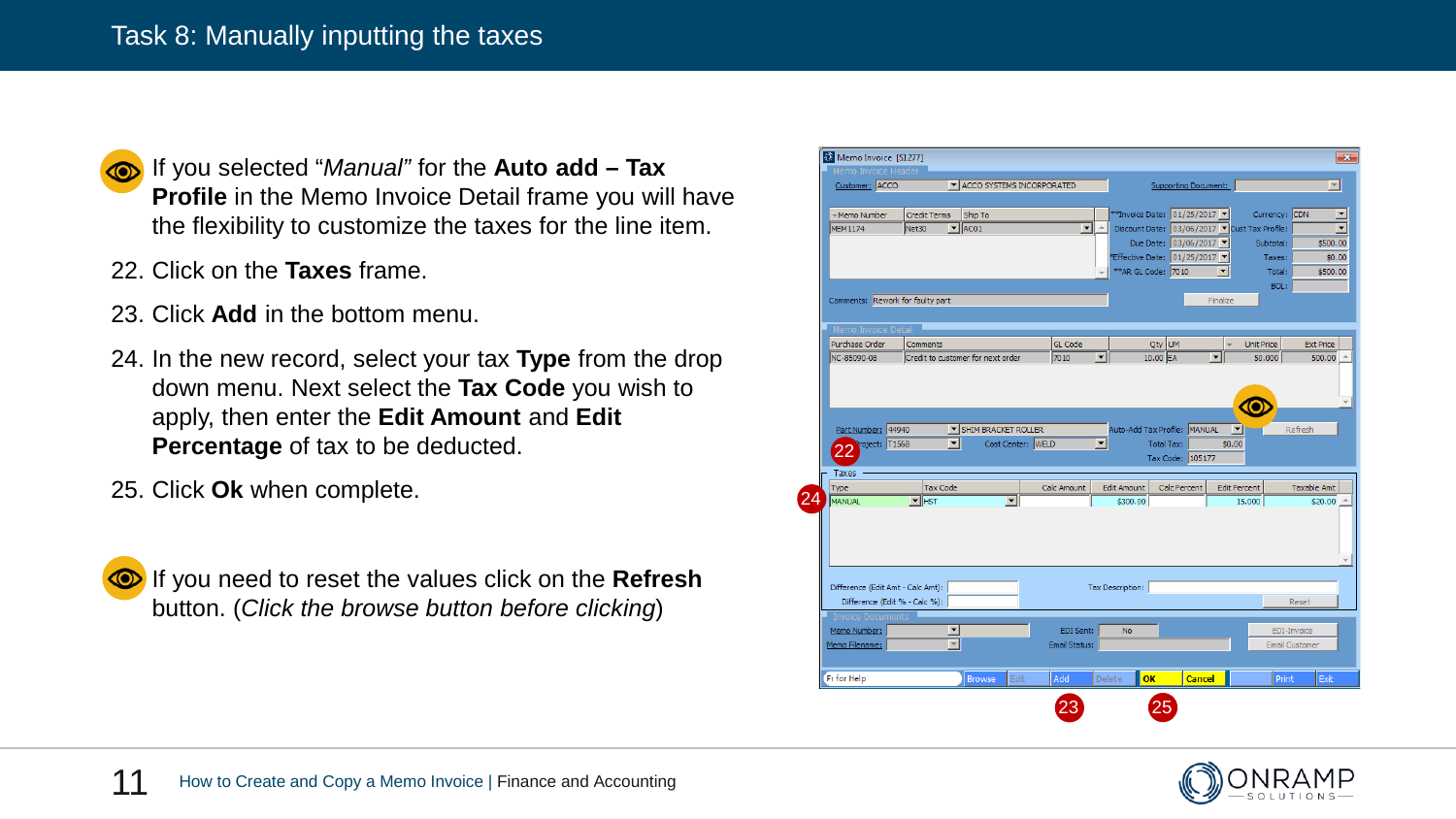Now that all the details have been added to the invoice you can go ahead and finalize.

- 26. Select the **Memo Invoice Header** frame
- 27. Click the **Browse** button
- 28. Click the **Finalize** button

The invoice will be electronically sent to the vendor in PDF format. Once the invoice is sent the record of the invoice will be created.

| Memo Invoice Header                                                |                      |                                          |                            |                          |                                            |                                             |                                     |                                             |
|--------------------------------------------------------------------|----------------------|------------------------------------------|----------------------------|--------------------------|--------------------------------------------|---------------------------------------------|-------------------------------------|---------------------------------------------|
| Customer: ACCO                                                     |                      | IN ACCO SYSTEMS INCORPORATED             |                            |                          |                                            | Supporting Document:                        |                                     |                                             |
| -Memo Number                                                       | <b>Credit Terms</b>  | Ship To                                  |                            |                          | **Invoice Date: 01/25/2017                 |                                             |                                     | Currency: CDN                               |
| <b>MEM1174</b>                                                     | Net30                | $\blacksquare$ $\blacksquare$            | $\blacktriangledown$       |                          |                                            | Discount Date: 03/06/2017 Cust Tax Profile: |                                     |                                             |
|                                                                    |                      |                                          |                            |                          |                                            | Due Date: 03/06/2017 ▼                      |                                     | Subtotal:<br>\$500.00                       |
|                                                                    |                      |                                          |                            |                          | *Effective Date: 01/25/2017                |                                             |                                     | Taxes:<br>\$300.00                          |
|                                                                    |                      |                                          |                            |                          | ** AR GL Code: 7010                        |                                             | $\blacktriangledown$                | Total:<br>\$800.00                          |
|                                                                    |                      |                                          |                            |                          |                                            |                                             |                                     | BOL:                                        |
| Comments: Rework for faulty part                                   |                      |                                          |                            |                          |                                            |                                             | 28<br>Finalize                      |                                             |
|                                                                    |                      |                                          |                            |                          |                                            |                                             |                                     |                                             |
| Memo Invoice Detail                                                |                      |                                          |                            |                          |                                            |                                             |                                     |                                             |
| Purchase Order                                                     | Comments             |                                          | GL Code                    |                          | Qty UM                                     |                                             | <b>Unit Price</b><br>÷              | <b>Ext Price</b>                            |
| NC-85090-08                                                        |                      | Credit to customer for next order        | 7010                       | $\blacktriangledown$     | 10.00 EA                                   | $\blacktriangledown$                        | 50,000                              | 500.00                                      |
|                                                                    |                      |                                          |                            |                          |                                            |                                             |                                     |                                             |
| Part Number: 44940<br>Project: T1568                               | $\blacktriangledown$ | SHIM BRACKET ROLLER<br>Cost Center: WELD |                            | $\overline{\phantom{a}}$ | Auto-Add Tax Profile: MANUAL<br>Total Tax: | Tax Code: 105177                            | $\vert \bm{\tau} \vert$<br>\$300.00 | Refresh                                     |
| Taxes                                                              |                      |                                          |                            |                          |                                            |                                             |                                     |                                             |
| Type                                                               | <b>Tax Code</b>      |                                          | Calc Amount                |                          | <b>Edit Amount</b>                         | Calc Percent                                | <b>Edit Percent</b>                 | <b>Taxable Amt</b>                          |
| MANUAL                                                             | $\blacksquare$ HST   | $\blacktriangledown$                     | \$0.00                     |                          | \$300.00                                   | 0.000                                       | 15,000                              | \$20.00                                     |
|                                                                    |                      |                                          |                            |                          |                                            |                                             |                                     |                                             |
| Difference (Edit Amt - Calc Amt):<br>Difference (Edit % - Calc %): |                      | \$300.00<br>1,500.00%                    |                            |                          | Tax Description: Harmonized Sales Tax      |                                             |                                     | Reset                                       |
| <b>Invoice Documents</b>                                           |                      |                                          |                            |                          |                                            |                                             |                                     |                                             |
| Memo Number:<br>Memo Filename:                                     |                      |                                          | EDI Sent:<br>Email Status: |                          | <b>No</b>                                  |                                             |                                     | <b>EDI-Invoice</b><br><b>Email Customer</b> |

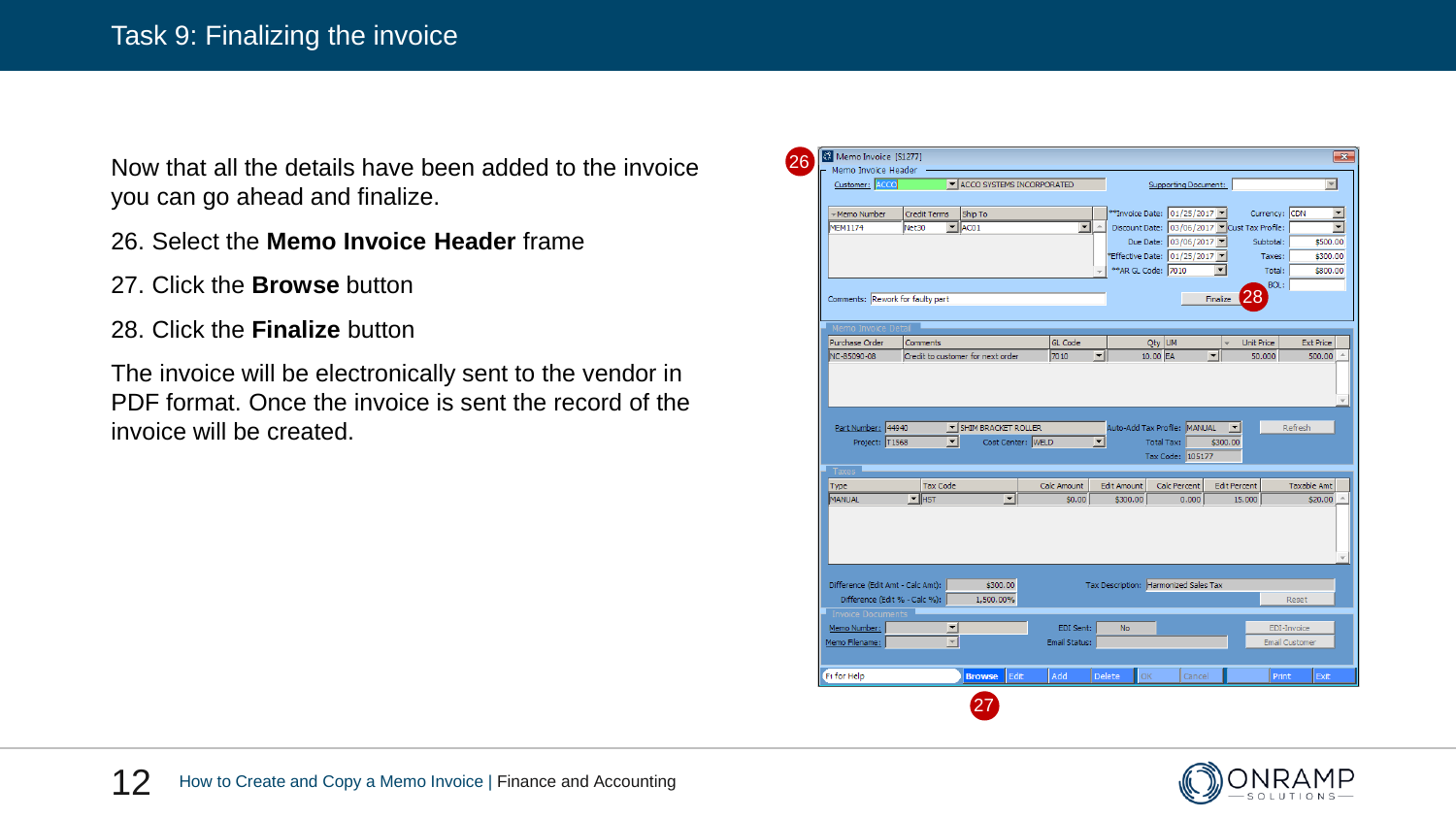#### Task 10: Reviewing the invoice

#### 29. Select the **Invoice Documents** frame

- 30. To access the new record details, select the invoice number from the **Memo Number** drop down menu
- 31. Review the PDF by double clicking the **Memo Filename** field.

If you need to review the status of a previously issued invoices. Select the invoice you are looking for from the Memo Number drop down menu.

32. You can also resend the customer a previously issued invoice using **EDI** or **Email,** if requested.



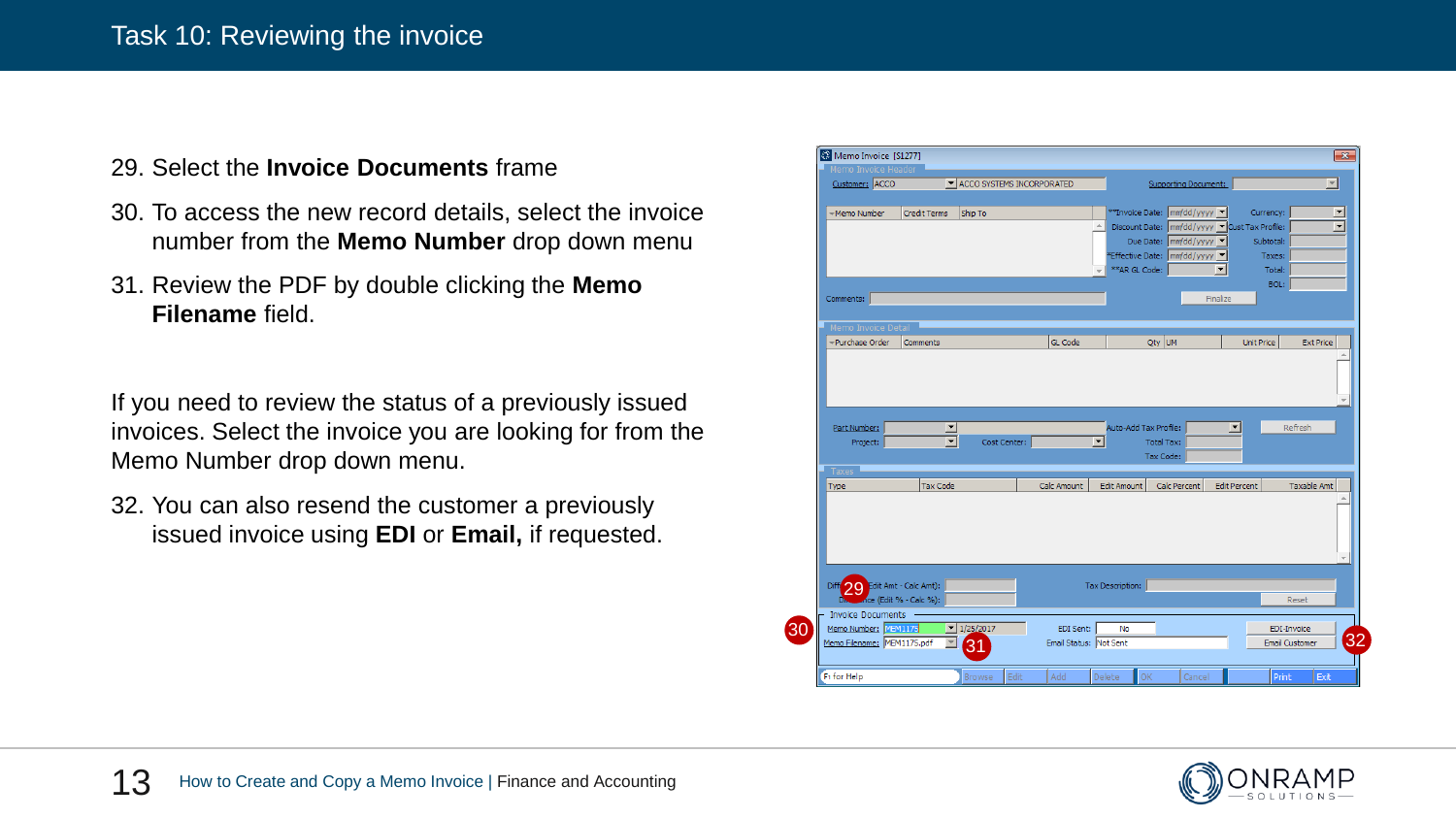## HOW TO COPY A MEMO INVOICE

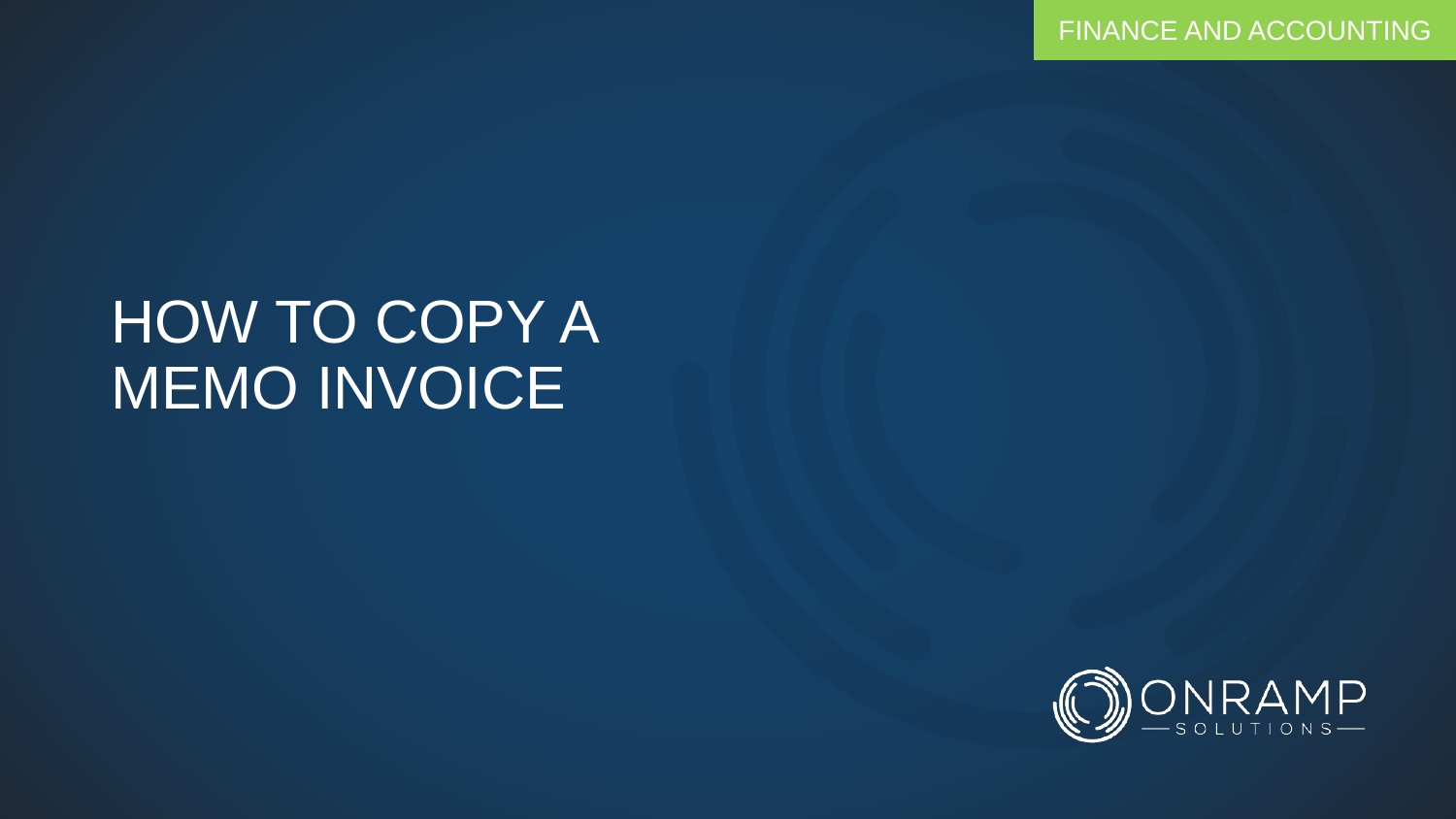#### Open the **Copy Memo Invoice [S2551]** screen.

1. To Select an invoice memo for copying use the search filter menus.

(1)

- 2. Make sure the **Copy Memo Details** field is set to **Yes.**
- 3. Click the **Copy** button.

| Copy Memo Invoice [S2551]                                                      |                                                                                                 |                                               |                                  |                                     |                                                                |                                       | $\mathbf{x}$                                |
|--------------------------------------------------------------------------------|-------------------------------------------------------------------------------------------------|-----------------------------------------------|----------------------------------|-------------------------------------|----------------------------------------------------------------|---------------------------------------|---------------------------------------------|
| Memo Invoice Header<br>Invoice Status: <all></all>                             |                                                                                                 | Select All Records                            |                                  |                                     |                                                                |                                       |                                             |
| Customer: ACCO<br>Memo Number: <all><br/>-Memo Number<br/><b>MEM1174</b></all> | $\overline{\phantom{a}}$<br>$\overline{\phantom{a}}$<br><b>Credit Terms</b><br>$\vert$<br>Net30 | New memo MEM1175 has been copied successfully | <b>System Notification</b>       |                                     | A.<br>$017$ $\blacktriangledown$<br>$017$ $\blacktriangledown$ | Currency: CDN<br>Subtotal:            | $\blacktriangledown$<br>\$500.00            |
|                                                                                |                                                                                                 |                                               | Ok                               | ** AR GL Code: 7010                 | $017$ $\bullet$<br>$017$ $\blacktriangleright$                 | Taxes:<br>Total:                      | \$300.00<br>\$800.00<br><b>BOL: MEM1174</b> |
| Memo Invoice Detail                                                            | Comments: Rework for faulty part                                                                |                                               |                                  | Copy Memo Detail:                   | Yes<br>$\overline{2}$                                          |                                       | 3<br>Copy                                   |
| -Purchase Order                                                                | Comments                                                                                        |                                               | GL Code                          | Qty UM                              |                                                                | <b>Unit Price</b>                     | <b>Ext Price</b>                            |
| INC-85090-08                                                                   | Credit to customer for next order                                                               |                                               | $\overline{\phantom{a}}$<br>7010 | 10.00 EA                            | $\overline{\phantom{a}}$                                       | 50,000                                | 500,000                                     |
|                                                                                |                                                                                                 |                                               |                                  |                                     |                                                                |                                       |                                             |
| Part Number: 44940                                                             |                                                                                                 | SHIM BRACKET ROLLER                           |                                  | Project: T1568<br>Cost Center: WELD |                                                                | <b>Total Tax:</b><br>Tax Code: 105177 | \$300.00                                    |
| System Notification                                                            |                                                                                                 | Edit<br><b>Browse</b>                         | Add                              | ОK<br>Delete                        | Cancel                                                         | Print                                 | Exit                                        |